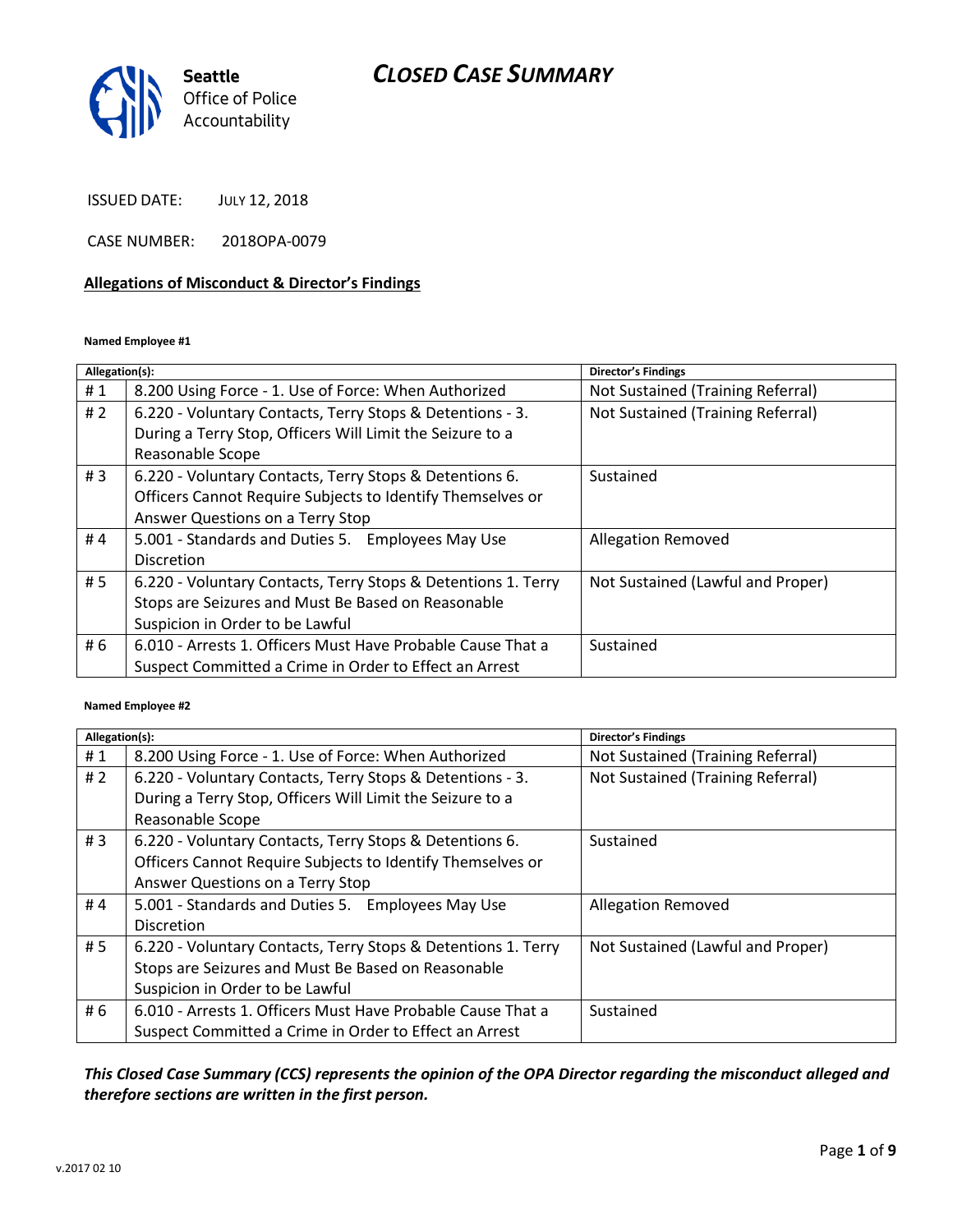

OPA CASE NUMBER: 2018OPA-0079

#### **EXECUTIVE SUMMARY:**

The Complainant, a Department supervisor, alleged that the Named Employees may have improperly extended a Terry stop and that, contrary to policy, the Named Employees required that the subject identify herself upon threat of arrest. The Complainant further alleged that the Named Employees may have arrested the subject in the absence of probable cause and may have subjected the subject to unlawful force. During its intake, OPA added allegations that the Named Employees may not have had reasonable suspicion to initially stop and detain the subject and that the Named Employees may have improperly exercised their discretion.

#### **STATEMENT OF FACTS:**

The owner of a residence that he was renting through AirBnB called 911 to report that a guest with a "possible mental illness issue" was refusing to leave his residence. The owner identified the guest as the Complainant and stated that she was told to leave his residence but refused to do so. He stated that the Complainant was "fiddling" with the residence's utilities and that other guests were afraid of her.

The Named Employees were dispatched to the house. While on their way, the Named Employees learned the Complainant's name, that the suspected crime was trespass, and that she had no criminal record. When the Named Employees arrived at the scene, they spoke to other guests and they walked around to the rear patio of the house. The Named Employees made contact with the Complainant, who was standing in the patio area and was apparently on her cell phone.

Named Employee #2 (NE#2) identified himself as a police officer and asked the Complainant to walk over to speak with them. The Complainant responded: "No, I'm on the phone." NE#2 then told the Complainant that she was being detained. She responded: "No, for what?" NE#2 stated: "Yes you are, because you're trespassing I have to make sure that's clear to you, come over here and sit with me." The Complainant told the officers that she had a valid reservation and was permitted to be at the residence. NE#2 told her that they would figure that out and again told the Complainant to come over to her and to sit down. The Complainant began to walk over to the officers and then stopped and said: "you're not…you can't detain me." NE#2 told the Complainant that he could detain her, that he was investigating whether she was trespassing, and called her by her name, which she responded to.

NE#2 again told her to sit and said that he needed the Complainant's "information." The Complainant responded: "Yeah, no. You're not getting my information." NE#2 repeated to the Complainant that she was trespassing and she said that she was not doing so. NE#2 told her that, in order to figure this out, he needed her name. She refused. NE#2 again told her to sit down. She refused.

Named Employee #1 (NE#1) then approached them. NE#1, like NE#2, tried to identify the Complainant. The Complainant told NE#1 that she did not have to talk to him. She stated that she had a valid reservation to stay at the property and NE#1 responded: "Not according to the owner." The Complainant offered to show the officers her reservation but then put her bag on her shoulder and stated: "yeah, I don't have to talk to you." NE#2 told her to have a seat, but the Complainant began to pack up her things. The Complainant told the officers that she was on the phone with AirBnB and NE#1 stated: "Listen, listen, the last thing we want to do is arrest you for Obstruction." The Complainant replied that she was not obstructing.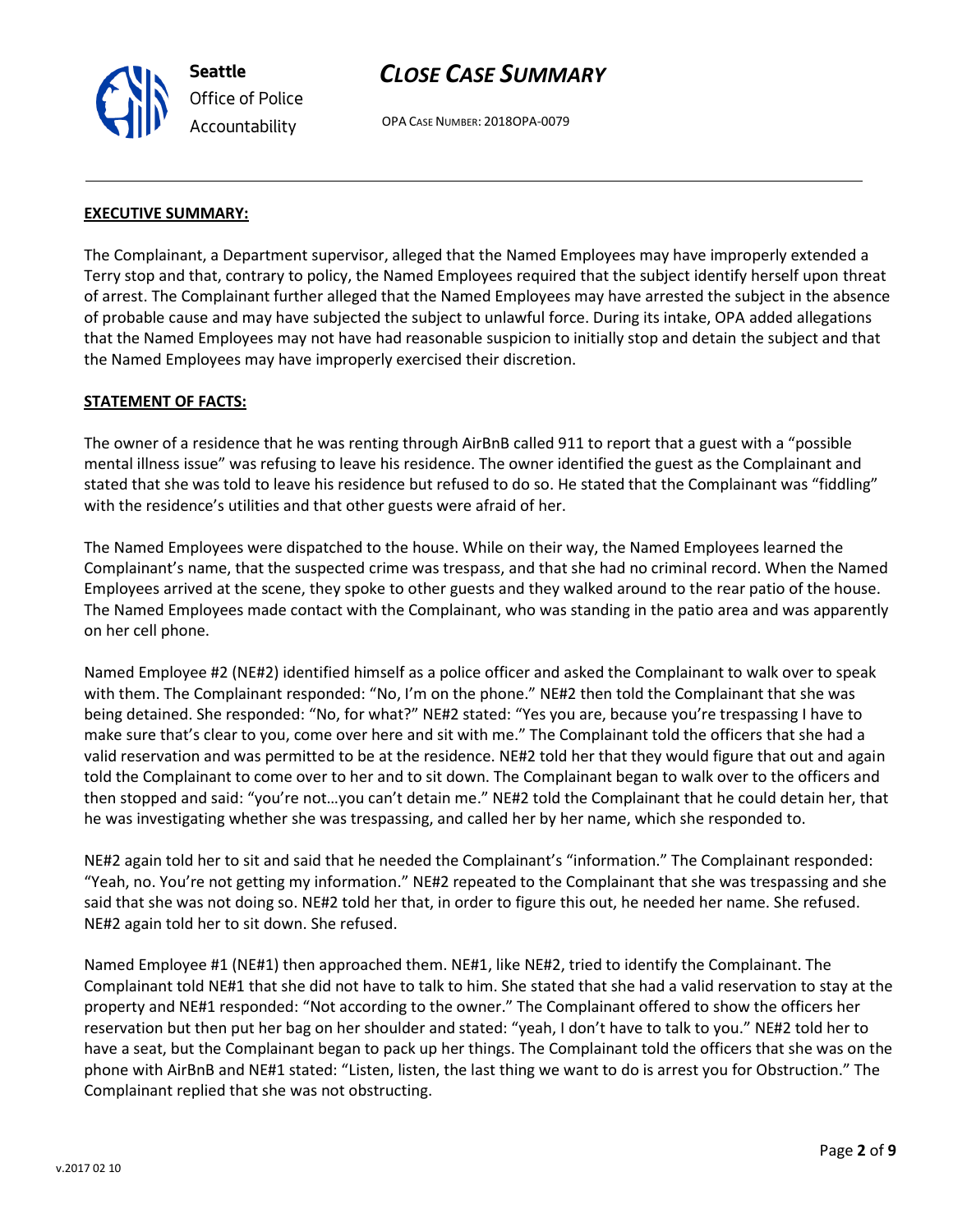

OPA CASE NUMBER: 2018OPA-0079

NE#1 then said to the Complainant: "This officer is asking you for your name, you are being detained right now." The Complainant and the officers then engaged in the following back and forth conversation:

> **Complainant**: "No you can't detain me." **NE#2**: "Yes, I am investigating a crime." **Complainant**: "No there is no crime here." **NE#2**: "Then let me figure that out and have a seat." **Complainant**: "No, there's no…there is no crime being committed." **NE#2**: "Then you will be arrested for trespassing or an obstruction." **Complainant**: "No, I'm not…there is no crime being committed here." **NE#2**: "OK, then have a seat and let's figure it out." **Complainant**: No, I don't have to talk to the police, I'm sorry." **NE#2**: "Yes, you do." **Complainant**: "No, I don't." **NE#2**: "Yes, you do." **Complainant**: "Legally, I'm allowed to be here." **NE#1**: "OK, OK. So listen OK, give us your name or not, you're going to go in handcuffs." **Complainant**: "I'm not."

At that point, NE#1 reached forward in an attempt to grab the Complainant's arm. NE#2 grabbed for the Complainant's other arm. The Complainant pulled her arms into her body. The Complainant then stated her name and told the officers that she would cooperate with them, but she continued to pull her arms away and told the officers to get off of her and to let go. At that point, both of the officers were gripping the Complainant's arms in an escort hold. The Complainant stated that she was going to get her "stuff" – most notably, a purse and a laptop. NE#1 removed her laptop from her and began to try to take her purse. The Complainant swung her arm down, breaking NE#1's attempt to hold on to her. The officers continued to try to handcuff the Complainant and she pulled her arms away to prevent them from doing so. NE#1 told the Complainant to "stop resisting." The officers then fell to the ground with the Complainant.

The officers struggled with the Complainant while she was on the ground. She made multiple statements at that time, including: "you are not arresting me"; "I'll talk to you"; "no"; and "stop it." The officers told her to turn over and were able to handcuff her. After she was handcuffed, NE#1 told her that they had fallen to the ground because she pushed him "against a wall" and he "fell down."

Once she was secured in handcuffs, the officers continued to investigate the incident. NE#1 screened the Complainant's arrest for obstruction with a sergeant who responded to the scene. At one point, the officers contacted the owner of the residence who told them that the "Trust and Safety Team" from AirBnB was supposed to have escorted the Complainant off the residence. However, the officers were unable to verify that this occurred. As another officer who responded to the scene stated, that if the officers could not determine that this occured, it was a civil issue rather than a criminal matter. NE#1 screened the Complainant's arrest for obstruction with a sergeant who responded to the scene. The sergeant asked the officers to explore whether the Complainant had committed a burglary at the residence. Notably, while conducting this further investigation, NE#1 told a civilian: "When a Police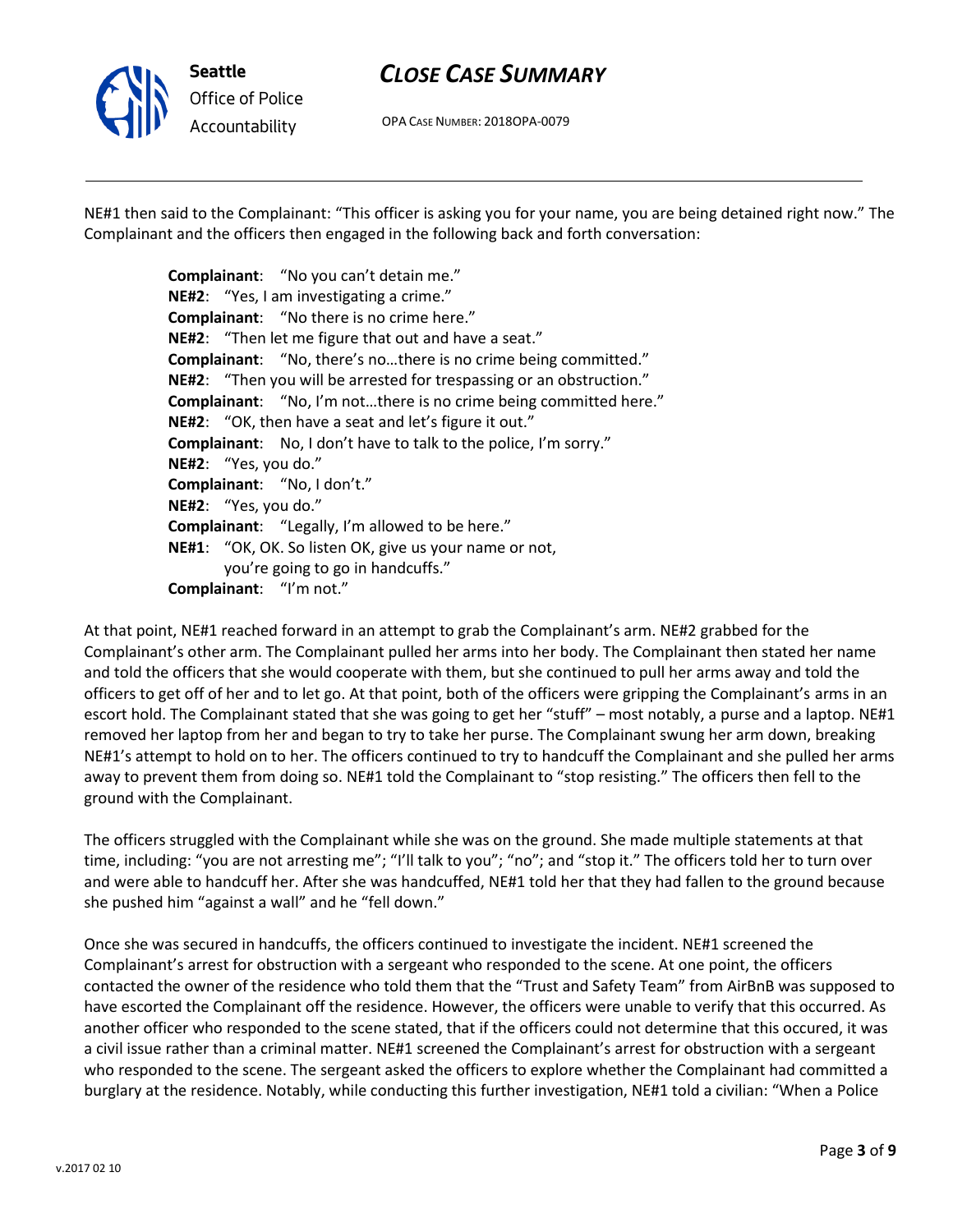

OPA CASE NUMBER: 2018OPA-0079

Officer legally detains you and asks for your information, you have to give them your information, and she refused, that's obstruction."

The Complainant was arrested for obstruction, assault, and burglary. The burglary charge was ultimately removed.

The sergeant conducted a force review, which included taking photographs of the Complainant. Those photographs indicated that she suffered no visible injuries. The sergeant, after watching Department video, identified that the officers demanded the Complainant's identification upon threat of arrest. The sergeant characterized this as a "miscommunication" and counseled both of the Named Employees.

Based on his later review of the incident, a Department Administrative Lieutenant believed that the arrest was potentially not supported by probable cause, that the force to effectuate that arrest was accordingly outside of policy, and that the officers improperly demanded the Complainant's identification during the Terry stop. The Administrative Lieutenant referred these issues to OPA.

#### **ANALYSIS AND CONCLUSIONS:**

### **Named Employee #1 - Allegation #1** *8.200 Using Force - 1. Use of Force: When Authorized*

SPD Policy 8.200(1) requires that force used by officers be reasonable, necessary and proportional. Whether force is reasonable depends "on the totality of the circumstances" known to the officers at the time of the force and must be balanced against "the rights of the subject, in light of the circumstances surrounding the event." (8.200(1).) The policy lists a number of factors that should be weighed when evaluating reasonableness. (*See id.*) Force is necessary where "no reasonably effective alternative appears to exist, and only then to the degree which is reasonable to effect a lawful purpose." (*Id.*) Lastly, the force used must be proportional to the threat posed to the officer. (*Id.*)

As a threshold matter, I do not believe that the force used in this matter was excessive. The officers gripped the subject's arms and wrists in an attempt to handcuff her and, when she pushed back against NE#1, she and the officers fell to the ground. No other force was used. Were the arrest supported by probable cause, I would have found this force appropriate.

However, as discussed below, I find that there was not probable cause for the arrest of the Complainant. For this reason, arguably all of the force used by the officers, even if de minimis, was in violation of policy as it was not reasonable, necessary, or proportional. However, both officers, even if clearly wrong based on case law and policy, believed that they had a lawful basis to take the Complainant into custody for obstruction. Thus, they believed that the force they used was appropriate.

For these reasons, and while technically any force used to effectuate an unconstitutional arrest is invalid, I recommend that the officers receive a Training Referral instead of a Sustained finding.

• **Training Referral**: The Named Employees' chain of command should discuss this incident with them and, particularly, the fact that the arrest was made without probable cause. The Named Employees should be informed that force used to effectuate an unlawful arrest is, itself, contrary to law and policy. The Named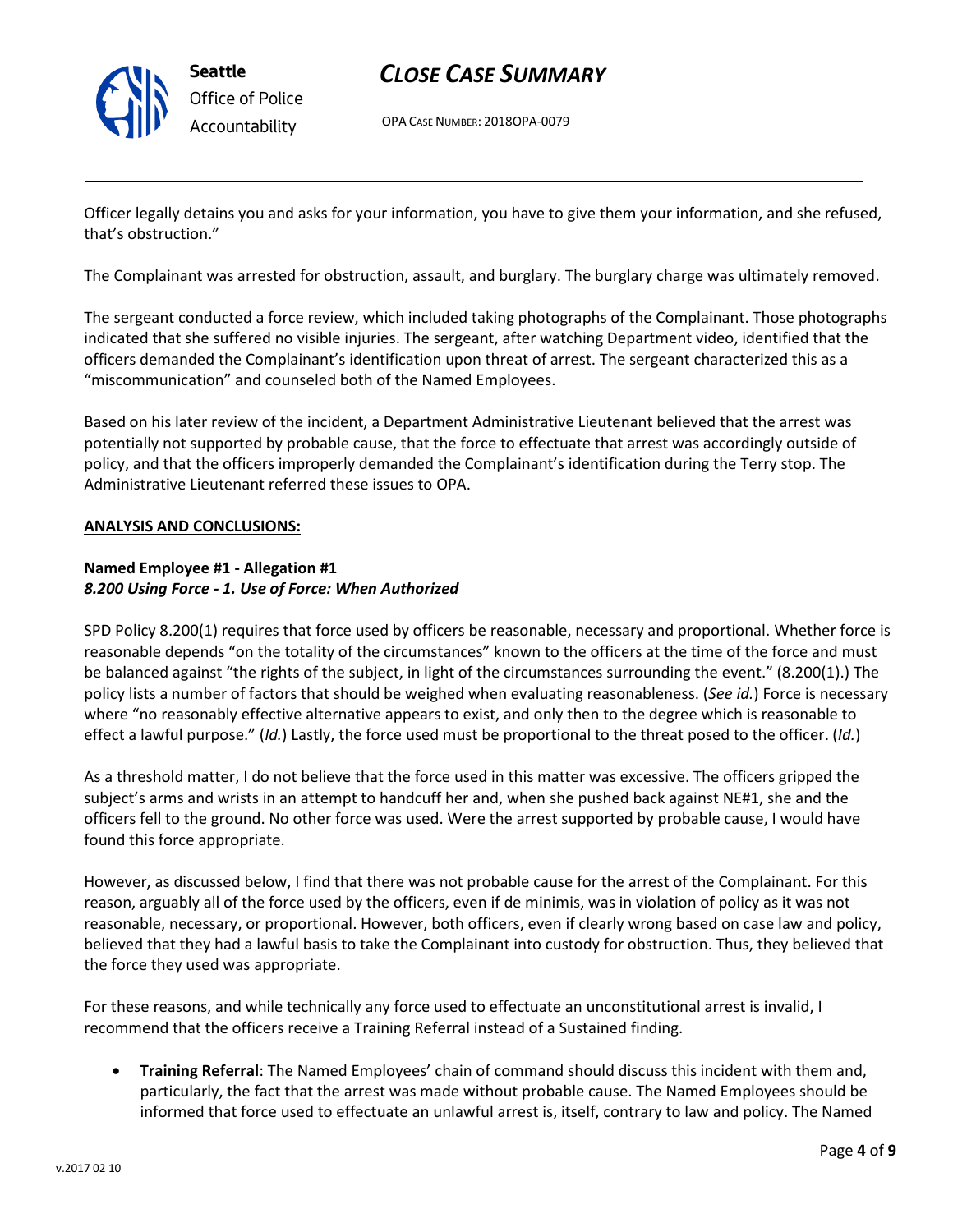

**Seattle** *Office of Police Accountability*

# *CLOSE CASE SUMMARY*

OPA CASE NUMBER: 2018OPA-0079

Employees' chain of command should provide the Named Employees with any additional retraining that it deems necessary. This counseling and any associated retraining should be documented and this documentation should be maintained in an appropriate database.

#### Recommended Finding: **Not Sustained (Training Referral)**

#### **Named Employee #1 - Allegation #2** *6.220 - Voluntary Contacts, Terry Stops & Detentions - 3. During a Terry Stop, Officers Will Limit the Seizure to a Reasonable Scope*

SPD Policy 6.200-POL-3 requires that officers limit a seizure to a reasonable scope. The policy further states that: "Actions that would indicate to a reasonable person that they are being arrested or indefinitely detained may convert a Terry stop into an arrest requiring probable cause or an arrest warrant." (SPD Policy 6.200-POL-3.)

I find that the repeated requests and demands for identification, as well as the threat of arrest if no identification was provided, elevated the Terry stop to a functional arrest. For this to have been permissible, there must have been probable cause for the Complainant's arrest. As discussed below, I find that there was not. Accordingly, the Named Employees' conduct violated this policy.

That being said, I find that this conduct is already subsumed in the recommended Sustained findings for Allegation #3 and Allegation #6. For that reason, and while the evidence supports also sustaining this finding, I find it unnecessary to do so here. Instead, I issue both Named Employees a Training Referral.

• **Training Referral**: The Named Employees should receive retraining concerning SPD 6.220 generally, and, specifically, the provision that concerns those actions that can convert a Terry stop into an arrest. The Named Employees should be counseled by their chain of command regarding how the actions they took in this case elevated the stop of the Complainant into an arrest and that they did so when there was no probable cause to effectuate that arrest. The Named Employees should be instructed to more closely adhere to this policy in the future. This retraining and associated counseling should be documented and this documentation should be maintained in an appropriate database.

#### Recommended Finding: **Not Sustained (Training Referral)**

#### **Named Employee #1 - Allegation #3**

### *6.220 - Voluntary Contacts, Terry Stops & Detentions 6. Officers Cannot Require Subjects to Identify Themselves or Answer Questions on a Terry Stop*

SPD Policy 6.220-POL-6 states that "officers cannot require subjects to identify themselves or answer questions on a Terry stop." While officers are entitled to request this information, they cannot mandate it. (*See* SPD Policy 6.220- POL-6.)

When interviewed by OPA, NE#2 stated that the initial detention of the Complainant was a Terry stop. However, even though this was the case, it cannot be disputed that he made numerous demands for the Complainant's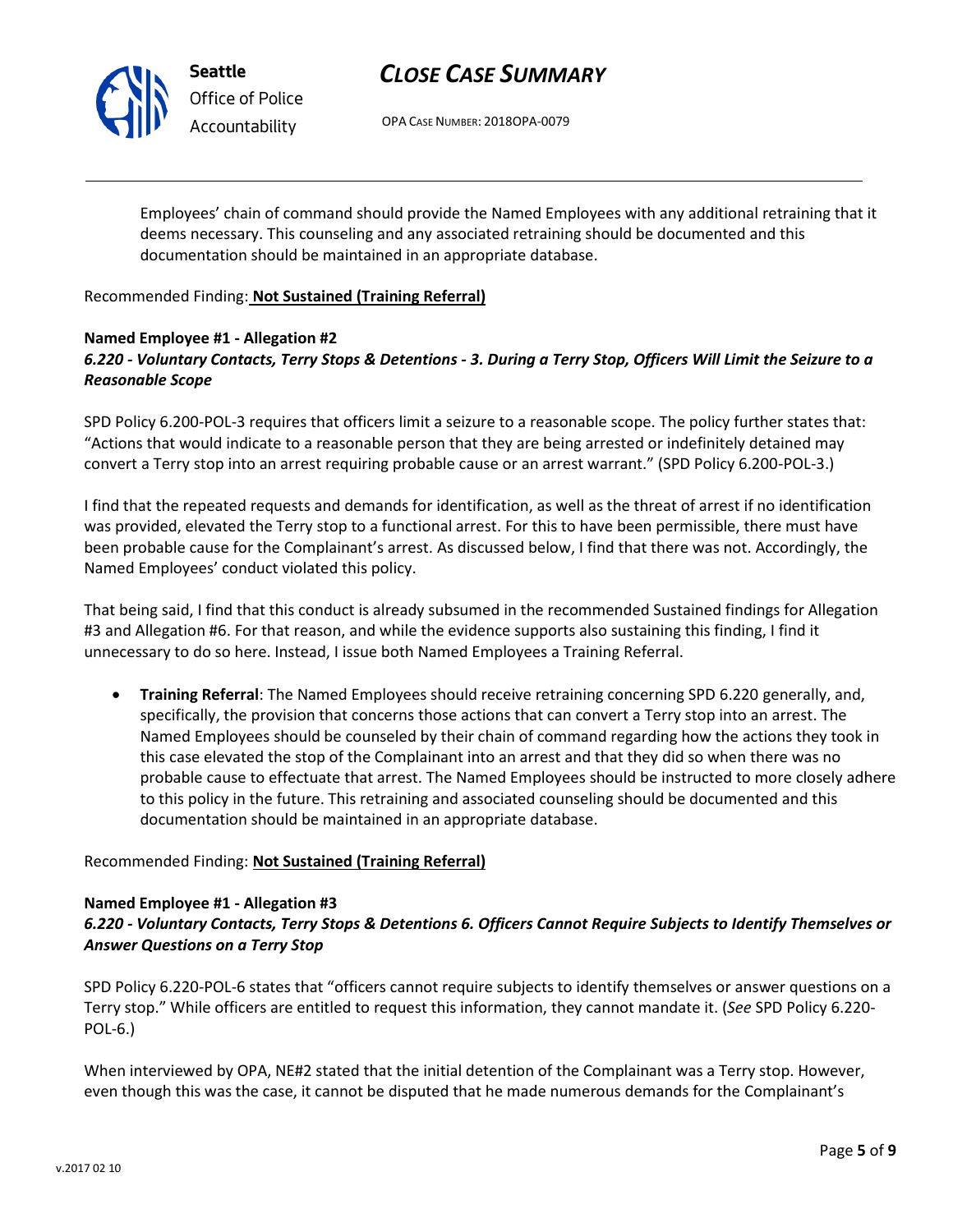

OPA CASE NUMBER: 2018OPA-0079

identification. NE#2 stated that he did not necessarily intend to demand her identification, but he did so because she was confrontational. This does not, however, make the demands consistent with policy.

NE#1 recognized that demands for identification could not be made during a Terry stop. However, he articulated that because he was "investigating a crime," he could request identification. Notably, this is NE#1's second OPA case in which he has demanded identification of an individual in a Terry stop. Even though he received remedial counseling after both situations, he seems to possess a fundamental misunderstanding of law and policy. If he is conducting a Terry stop, as he was here, he is functionally investigating a crime. During that investigation, he may request, but cannot demand, identification from the subject. If the subject refuses to provide that information and decides to walk away, he has a choice – he can either let the subject walk away or arrest the subject based on probable cause. He cannot, however, demand identification and, when the subject refuses to provide that identification, then arrest the subject for obstruction.

Here, it was inappropriate for the Named Employees to demand the Complainant's identification. When they did so they violated Department policy and, as such, I recommend that this allegation be Sustained as against both Named Employees.

Recommended Finding: **Sustained**

### **Named Employee #1 - Allegation #4** *5.001 - Standards and Duties 5. Employees May Use Discretion*

SPD Policy 5.001-POL-5 provides that: "Employees are authorized and expected to use discretion in a reasonable manner consistent with the mission of the department and duties of their office and assignment." This policy further states that "[t]he scope of discretion is proportional to the severity of the crime or public safety issue being addressed." (SPD Policy 5.001-POL-5.)

Here, I recommend Sustained findings related to aspects of the Terry stop, as well as concerning the arrest of the Complainant. These Sustained findings already capture the officers' unreasonable exercise of discretion during this incident. This allegation is thus duplicative and, for that reason, I recommend that it be removed as against both Named Employees.

### Recommended Finding: **Allegation Removed**

### **Named Employee #1 - Allegation #5**

### *6.220 - Voluntary Contacts, Terry Stops & Detentions 1. Terry Stops are Seizures and Must Be Based on Reasonable Suspicion in Order to be Lawful*

SPD Policy 6.220-POL-1 governs Terry stops and stands for the proposition that Terry stops are seizures of an individual and, as such, must be based on reasonable suspicion in order to be lawful. SPD Policy defines a Terry stop as: "A brief, minimally invasive seizure of a suspect based upon articulable reasonable suspicion in order to investigate possible criminal activity." (SPD Policy 6.220-POL-2(b).) SPD Policy further defines reasonable suspicion as: "Specific, objective, articulable facts, which, taken together with rational inferences, would create a wellfounded suspicion that there is a substantial possibility that a subject has engaged, is engaging or is about to engage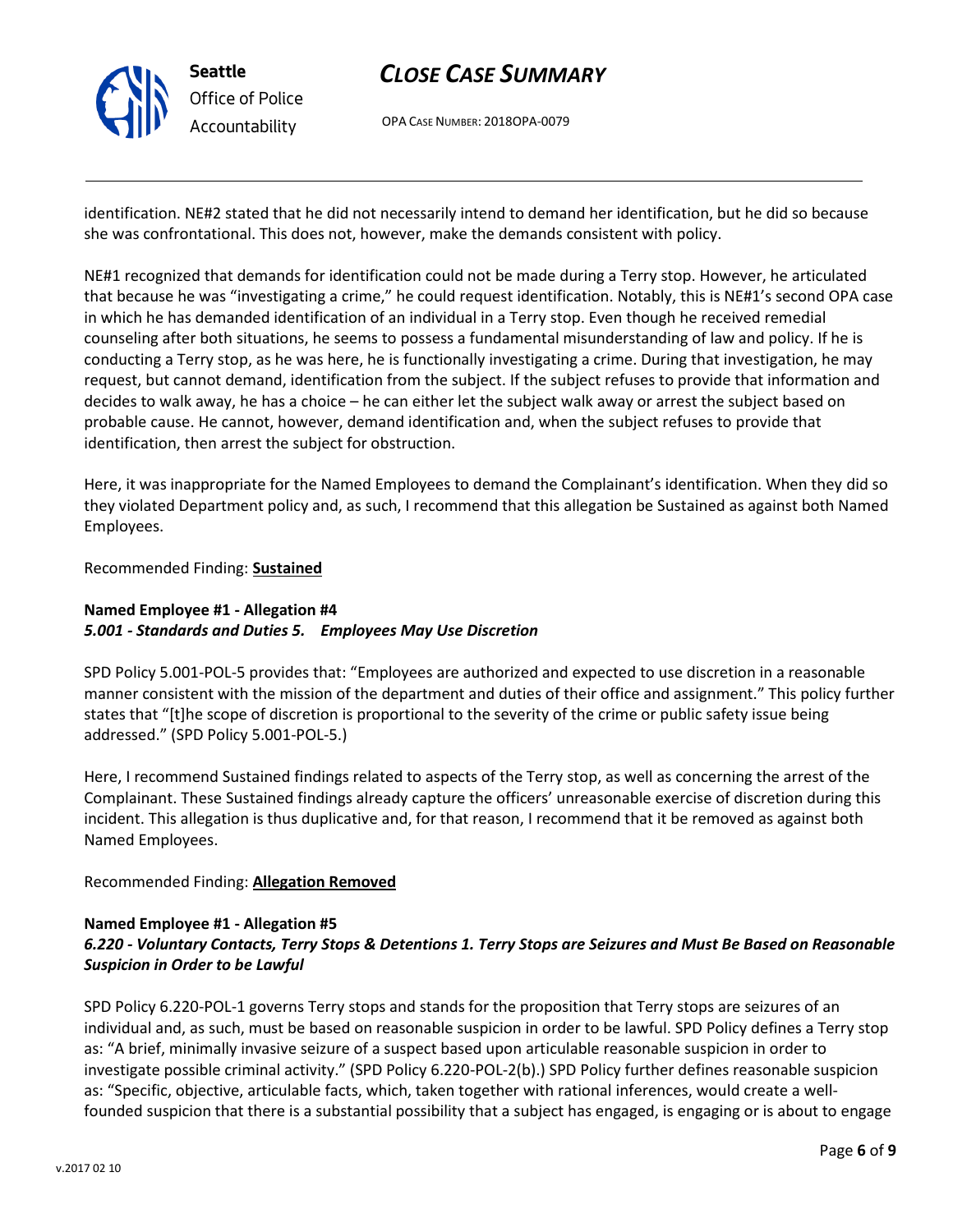

OPA CASE NUMBER: 2018OPA-0079

in criminal conduct." (*Id*.) Whether a Terry stop is reasonable is determined by looking at "the totality of the circumstances, the officer's training and experience, and what the officer knew before the stop." (*Id*.) While "[i]nformation learned during the stop can lead to additional reasonable suspicion or probable cause that a crime has occurred, it "cannot provide the justification for the original stop." (*Id*.)

At the time the Named Employees responded to the scene, they were aware that the owner of the residence had alleged that the Complainant had been told to leave the residence and had refused to do so. Given that knowledge, when they were informed that the Complainant was still at the residence and viewed her there, they had reasonable suspicion to detain her in order to investigate whether she was, in fact, trespassing.

For these reasons, I recommend that this allegation be Not Sustained – Lawful and Proper as against both Named Employees.

Recommended Finding: **Not Sustained (Lawful and Proper)**

#### **Named Employee #1 - Allegation #6**

### *6.010 - Arrests 1. Officers Must Have Probable Cause That a Suspect Committed a Crime in Order to Effect an Arrest*

SPD Policy 6.010-POL-1 requires that officers have probable cause to believe that a suspect committed a crime when effectuating an arrest. Stated differently, where an arrest is not supported by probable cause, it violates law and Department policy.

Contrary to NE#1's assertion during his OPA interview, the obstruction arrest of the Complainant was based solely on the fact that she refused to provide the officers with her identification when it was demanded. This is conclusively established by the Department video of the incident. NE#1 made several statements that were also determinative, including: prior to the arrest when NE#1 told the Complainant "OK, OK. So listen OK, give us your name or not, you're going to go in handcuffs"; and when NE#1 told a civilian after the arrest that "[w]hen a Police Officer, legally detains you and asks for your information, you have to give them your information, and she refused, that's Obstruction." For his part, NE#2 also demanded the Complainant's identification during the Terry stop, agreed with the decision to arrest the Complainant, and affirmatively assisted NE#1 in effectuating that arrest.

The fundamental issue here is, as discussed above, the initial detention of the Complainant was a Terry stop and, accordingly, the officers were not permitted to demand her identification at that time based on Department policy. Consequently, she was permitted to refuse those demands. When she permissibly did so, the officers had no basis to then arrest her for her refusals and those refusals did not constitute obstruction. There was no probable cause for the Complainant's arrest and the Named Employees' collective actions to arrest her violated Department policy.

For these reasons, OPA recommends that this allegation be Sustained as against both Named Employees.

Recommended Finding: **Sustained**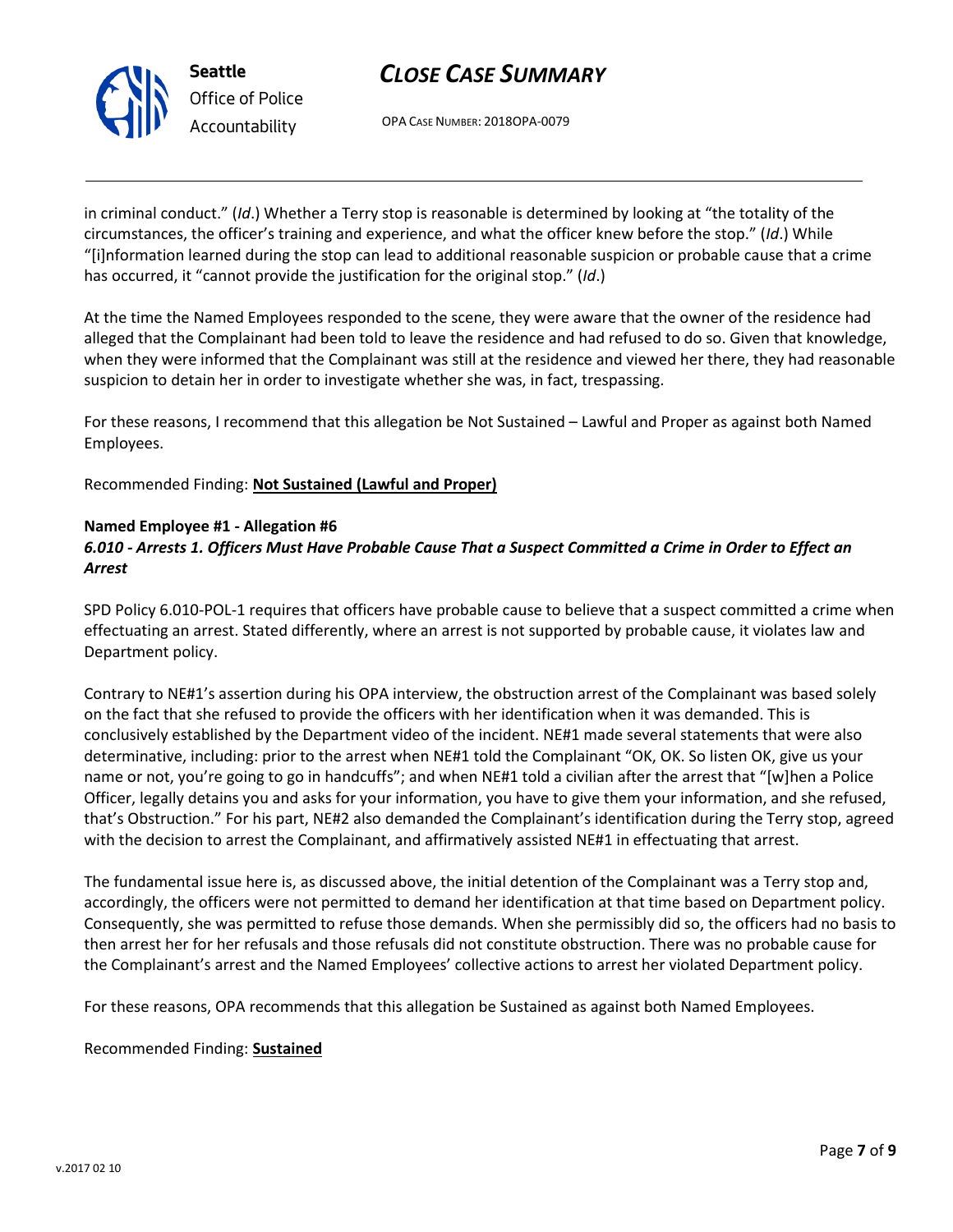

OPA CASE NUMBER: 2018OPA-0079

## **Named Employee #2 - Allegation #1** *8.200 Using Force - 1. Use of Force: When Authorized*

For the same reasons as stated above (*see* Named Employee #1, Allegation #1), I recommend that the Named Employees receive Training Referrals rather than Sustained findings. I further refer to the Training Referral set forth above. (*See id*.)

Recommended Finding: **Not Sustained (Training Referral)**

### **Named Employee #2 - Allegation #2**

*6.220 - Voluntary Contacts, Terry Stops & Detentions - 3. During a Terry Stop, Officers Will Limit the Seizure to a Reasonable Scope*

For the same reasons as stated above (*see* Named Employee #1, Allegation #2), I recommend that the Named Employees receive Training Referrals rather than Sustained findings. I further refer to the Training Referral set forth above. (*See id*.)

Recommended Finding: **Not Sustained (Training Referral)**

#### **Named Employee #2 - Allegation #3** *6.220 - Voluntary Contacts, Terry Stops & Detentions 6. Officers Cannot Require Subjects to Identify Themselves or Answer Questions on a Terry Stop*

For the same reasons as stated above (*see* Named Employee #1, Allegation #3), I recommend that this allegation be Sustained.

Recommended Finding: **Sustained**

### **Named Employee #2 - Allegation #4** *5.001 - Standards and Duties 5. Employees May Use Discretion*

For the same reasons as stated above (*see* Named Employee #1, Allegation #4), I recommend that this allegation be removed.

Recommended Finding: **Allegation Removed**

### **Named Employee #2 - Allegation #5** *6.220 - Voluntary Contacts, Terry Stops & Detentions 1. Terry Stops are Seizures and Must Be Based on Reasonable Suspicion in Order to be Lawful*

For the same reasons as stated above (*see* Named Employee #1, Allegation #5), I recommend that this allegation be Not Sustained – Lawful and Proper.

### Recommended Finding: **Not Sustained (Lawful and Proper)**